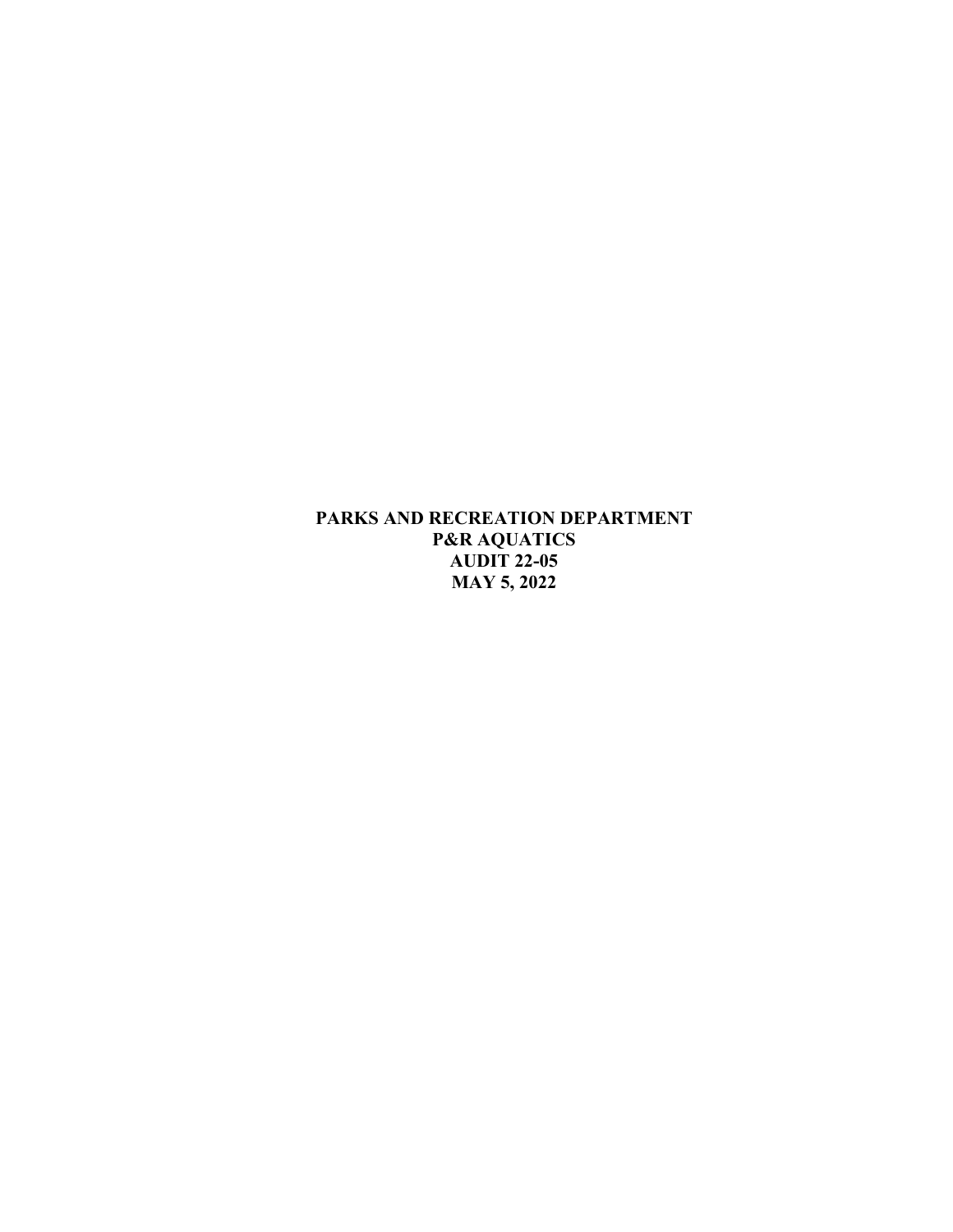**Internal Audit Department**





315 E. Kennedy Boulevard Tampa, Florida 33602 Office (813) 274-7159

May 5, 2022.

Honorable Jane Castor Mayor, City of Tampa 1 City Hall Plaza Tampa, Florida

RE: P&R Aquatics, Audit 22-05

Dear Mayor Castor:

Attached is the Internal Audit Department's report on P&R Aquatics, Audit 22-05. The Aquatics Division has already taken positive actions in response to our recommendations. We thank the management and staff for their cooperation and assistance during this audit.

Sincerely,

/s/ Christine Glover

Christine Glover Internal Audit Director

cc: John Bennett, Chief of Staff Ocea Wynn, Neighborhood and Community Affairs Administrator Dennis Rogero, Chief Financial Officer Gina Grimes, City Attorney Sherisha Hills, Parks and Recreation Director Kelly Austin, Human Resources and Talent Development Director Lee Huffstutler, Chief Accountant Heather Erickson, Athletics, Aquatics and Special Facilities Manager Caryn Kirley, Accounting Operations Manager Valerie Horton Rakes, Risk Manager Peggy Lenny, Aquatics Team Supervisor II Louis Campanello, Team Supervisor I Greg Mazer, Safety and Loss Prevention Supervisor

**315 E. Kennedy Blvd** • **Tampa, Florida 33602** • **(813) 274-7159**

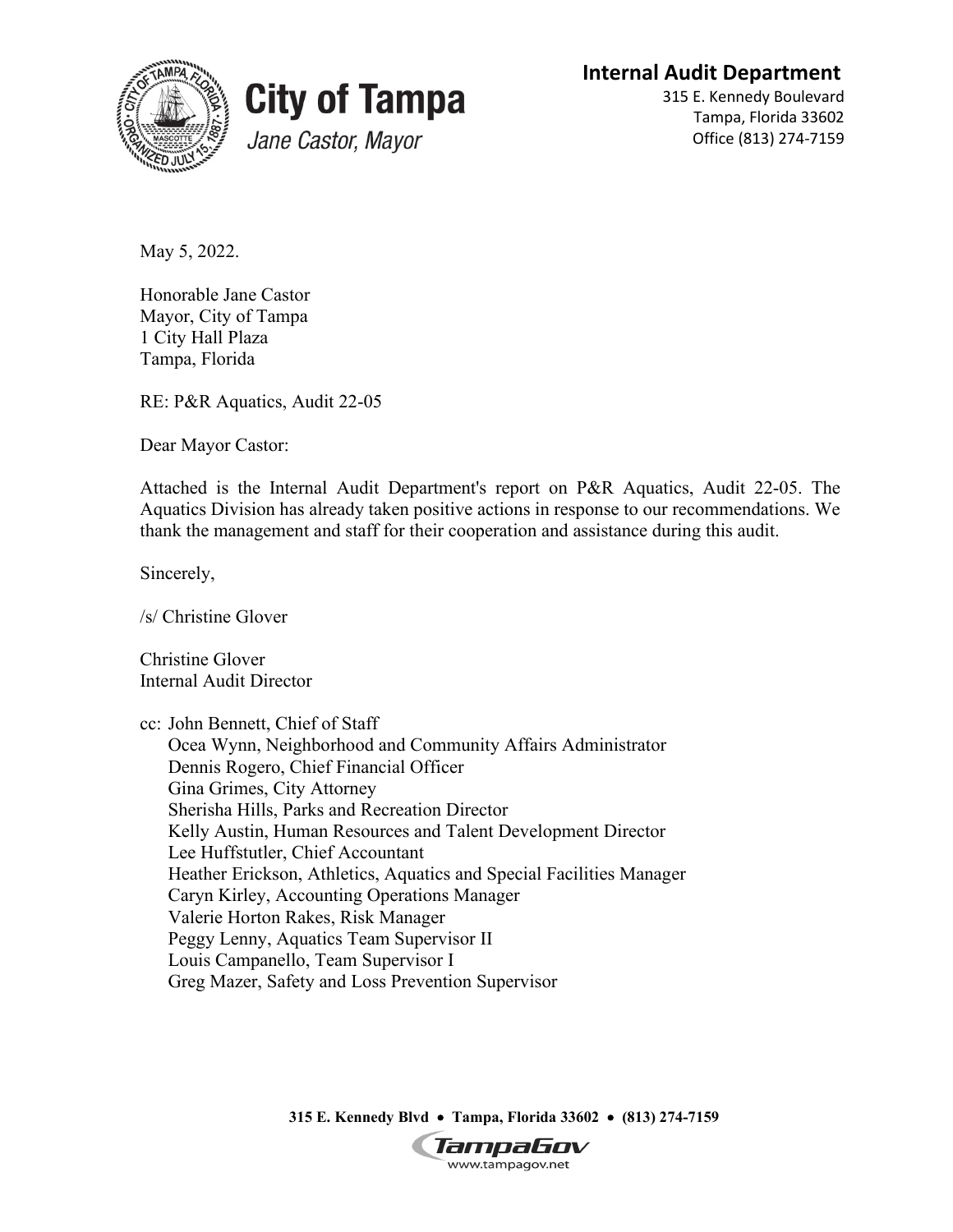# **PARKS AND RECREATION DEPARTMENT P&R AQUATICS AUDIT 22-05 MAY 5, 2022**

/s/ Stephen Mhere

\_\_\_\_\_\_\_\_\_\_\_\_\_\_\_\_\_\_\_\_\_\_\_\_\_\_\_\_\_\_\_\_\_\_\_\_\_\_\_ Senior Auditor

/s/ Christine Glover

\_\_\_\_\_\_\_\_\_\_\_\_\_\_\_\_\_\_\_\_\_\_\_\_\_\_\_\_\_\_\_\_\_\_\_\_\_\_\_ Audit Director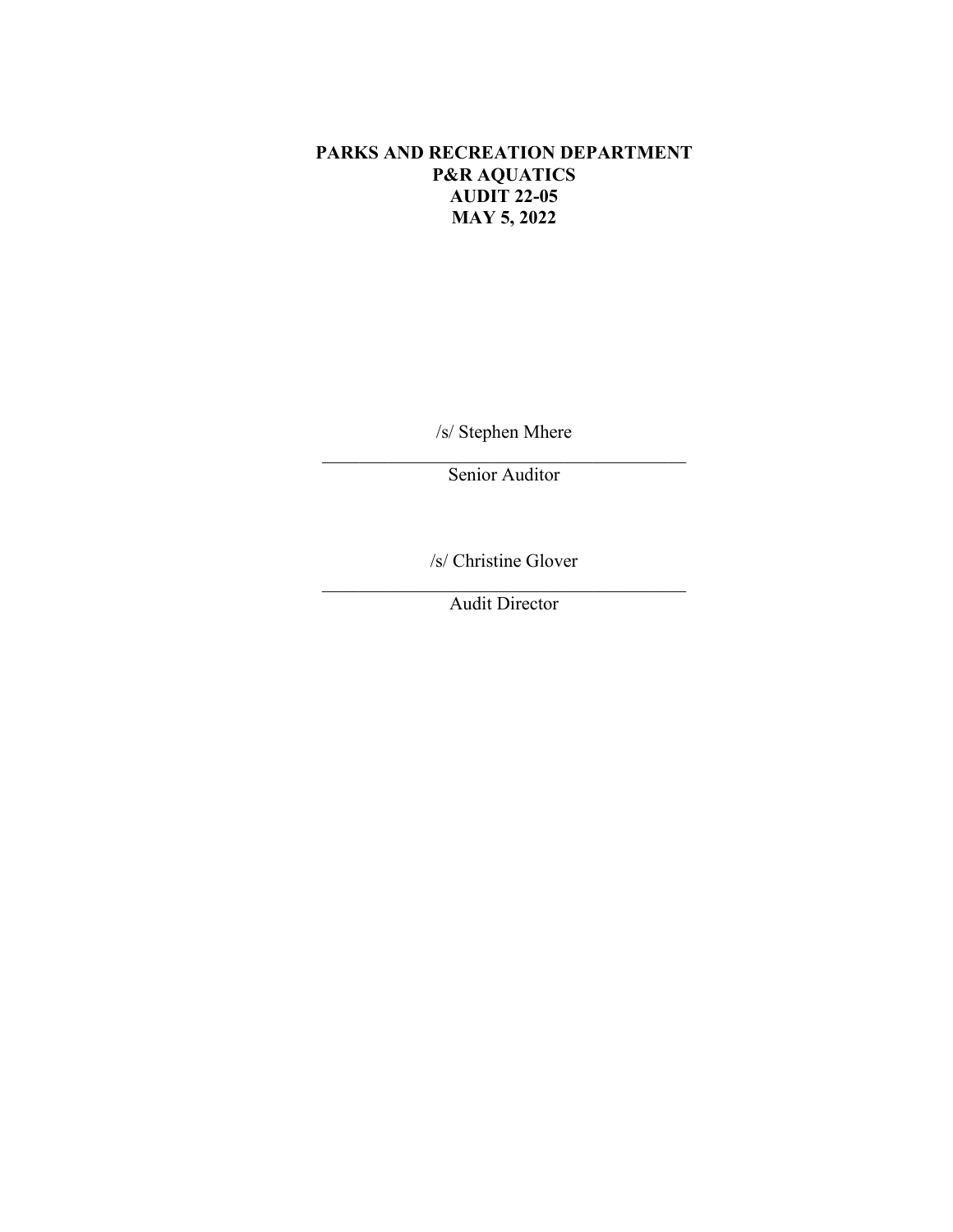#### **PARKS AND RECREATION DEPARTMENT P&R AQUATICS AUDIT 22-05**

#### **BACKGROUND**

The Department of Parks and Recreation (P&R) Aquatics Division includes 12 swimming pools throughout the City of Tampa (City). Eight are open year-round except when closed for maintenance, and four are seasonal, open during the summer.

The City hires its own permanent and seasonal lifeguards. Permanent lifeguards must be at least 18 years old, and seasonal lifeguards must be at least 16 years old. In order to attract candidates to hire for lifeguard duties, P&R Aquatics offers a Lifeguard Rookie School for anyone interested in lifeguarding but with no present skills. The Rookie School trains candidates to be able to do the following:

- Swim 300 yards continuously using the breaststroke or front crawl with rhythmic breathing.
- Swim 20 yards, retrieve a 10-pound object from the bottom of the deep end, return to the starting point, and exit the pool within 1 minute, 40 seconds.
- Tread water only using their legs for two minutes.

After a candidate passes the Rookie School, they must pass the American Red Cross Lifeguard Course and become Red Cross certified to be hired by the City.

There is a state statutory requirement for the Florida Department of Health (DOH) to perform site inspections, and the City's Risk Management Division also performs annual inspections.

Within the last three full calendar years (2019-2021) there have been over 410,000 attendees – averaging over 136,000 per year, which includes two summers of the Covid-19 pandemic.

#### **STATEMENT OF OBJECTIVES**

This audit was conducted in accordance with the Internal Audit Department's FY 2022 Audit Agenda. The objectives of this audit were to ensure that:

- 1. The system of internal controls for the Aquatics Division is adequate.
- 2. Performance metrics are accurate, consistent, relevant, and verifiable.
- 3. Pool sites comply with safety protocols.
- 4. Actions are taken to correct violations identified by the DOH and the City's Risk Management Department inspection reports.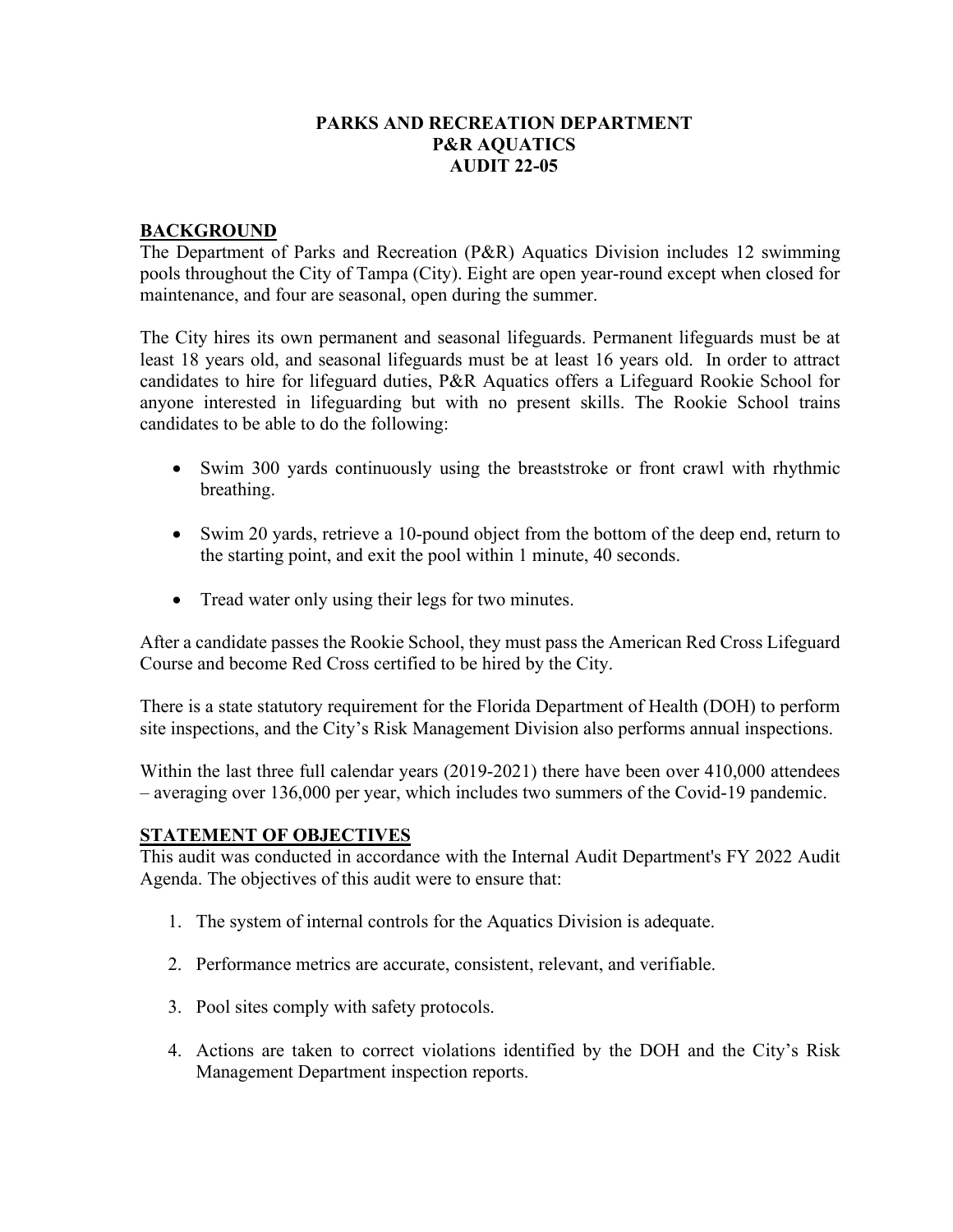5. Accidents are treated according to procedures and that actions are taken to prevent the same type of accident from reoccurring.

### **STATEMENT OF SCOPE**

The audit period covered activity that occurred in FY 2021. Tests were performed to determine whether the Aquatics Division personnel were fulfilling their stated duties and responsibilities in an effective and efficient manner. Original records as well as copies were used as evidence and verified through observation and physical examination.

### **STATEMENT OF METHODOLOGY**

The following steps were taken to determine compliance with the objectives:

- 1. Conducted site visits on January 4-5, 2022, for the six open pools to determine compliance with health and safety protocols.
- 2. Verified lifeguard certifications were valid for the lifeguards on duty during the site visits.
- 3. Determined procedures were followed for emergency pool closures.
- 4. Reviewed DOH and the Risk Management Division's inspection reports to determine violations were resolved.
- 5. Reviewed accident reports for the period April 1, 2021 through September 30, 2021.

The following steps were performed to determine the accuracy, consistency, and relevance of metrics reported:

- 1. Identified RecTrac as the source/system for metrics reported.
- 2. Reviewed data reliability testing for system generated data in RecTrac.

### **STATEMENT OF AUDITING STANDARDS**

We conducted this performance audit in accordance with generally accepted government auditing standards. Those standards require that we plan and perform the audit to obtain sufficient, appropriate evidence to provide a reasonable basis for our findings and conclusions based on our audit objectives. We believe that the evidence obtained provides a reasonable basis for our findings and conclusions based on our audit objectives.

### **NOTEWORTHY ACCOMPLISHMENTS**

DOH statutory requirement (64D-9.008(10)) requires a manually conducted pool water test at least once every 24 hours. The Aquatics Division performs the pool water test three times a day and reports it through the Aquatics Maintenance email address.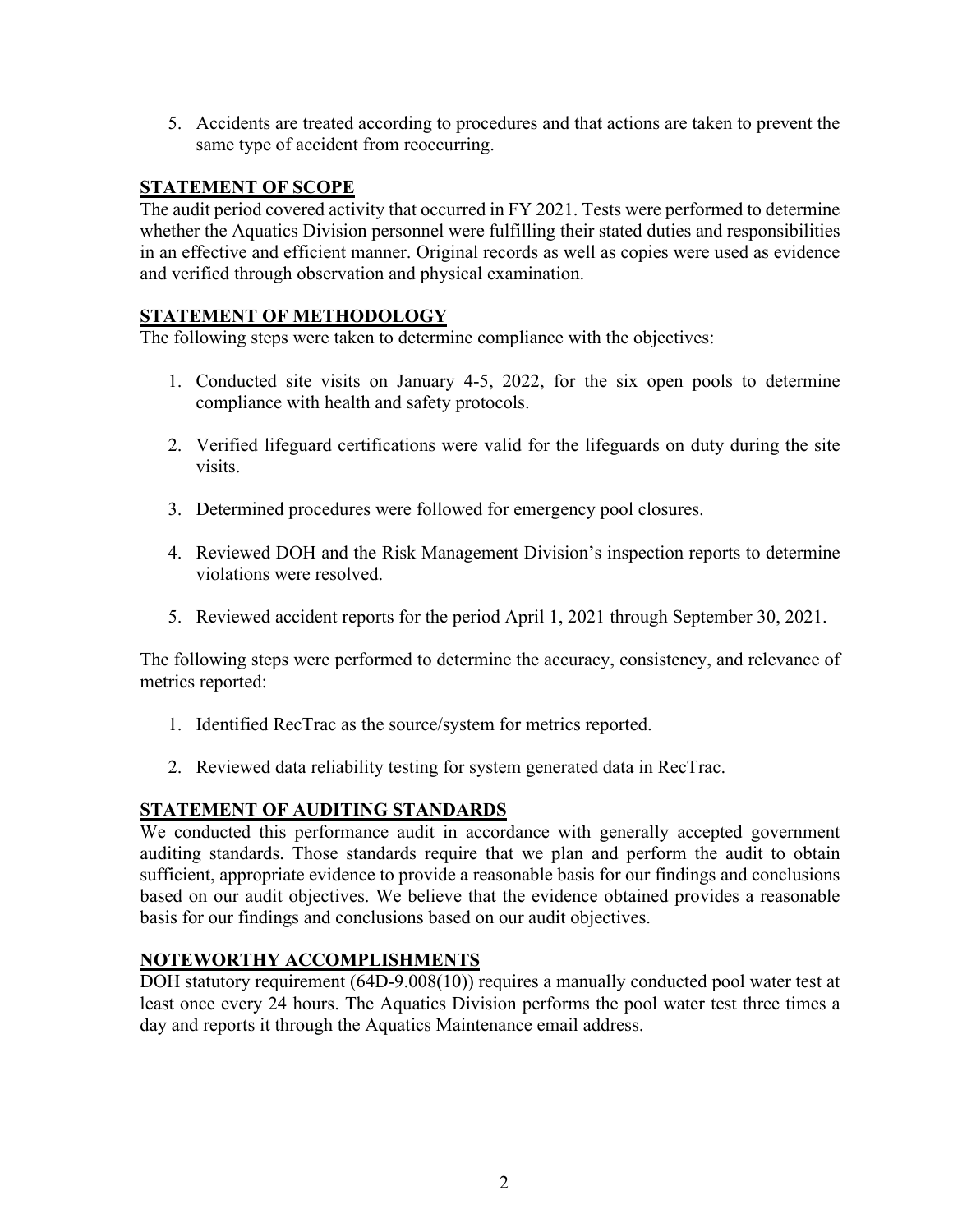### **AUDIT CONCLUSIONS**

Based upon the test work performed and the audit findings noted below, we conclude that:

- 1. The system of internal controls for the Aquatics Division is adequate. However, a policy from the Revenue and Finance Department is so restrictive that it requires cash to be deposited daily even when amounts are minimal.
- 2. Performance metrics are accurate, consistent, relevant, and verifiable.
- 3. Pool sites are complying with safety protocols. However, documentation is lacking to validate compliance in some instances.
- 4. Actions were taken to correct violations identified by DOH. However, response to Risk Management Division's inspection reports could be improved.
- 5. Accidents are treated according to procedures and actions are taken to prevent the same type of accident from reoccurring.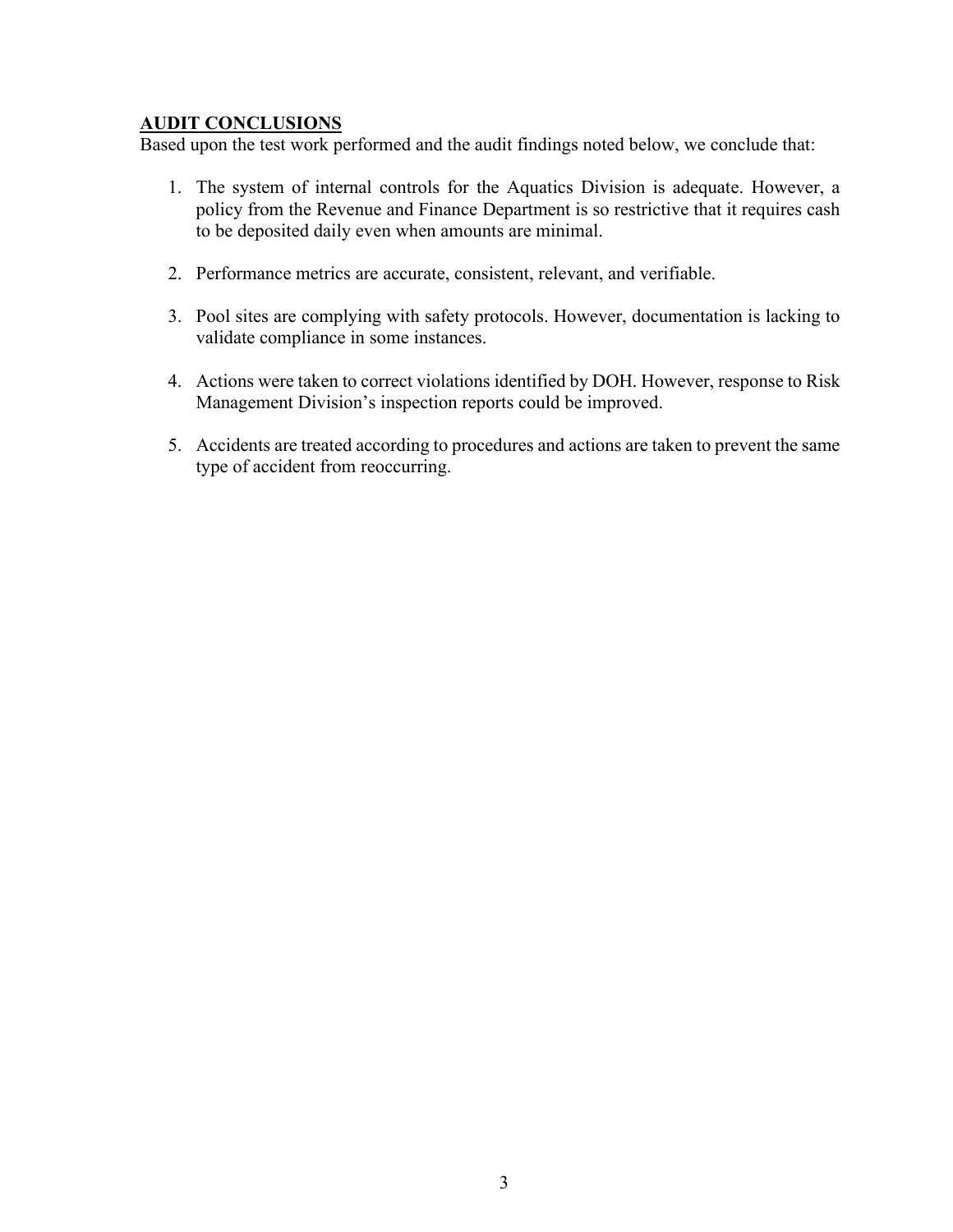# **DAILY BANK DEPOSITS**

STATEMENT OF CONDITION: Aquatics staff are making daily bank deposits for very small amounts of cash. A judgmental sample of two pools and two days (November 18 and 19, 2021) was selected to determine cash received and deposited. Each pool had only one deposit for one day. One deposit was \$2.00, and the other deposit was \$4.00.

The daily trips to make these deposits are at the expense of P&R employees who make deposits at the bank then deliver the paperwork to Columbus Municipal Office Building using their personal vehicles.

CRITERIA: The Revenue and Finance Department Accounting Division, Banking Section issued Cash Handling Policies and Procedures in 2019 that state "Funds should be deposited daily." It further states "It is not uncommon for City Departments and Divisions to promulgate their own Policies and Procedures on a given topic. The Policies and Procedures in this Revenue & Finance Department are intended to provide minimum practices City Departments and Divisions must follow. More stringent practices may be developed by other departments as long as the minimum requirements found herein are followed."

CAUSE: The Cash Handling Policies and Procedures in place do not allow for less frequent deposits when cash received is minimal.

EFFECT OF CONDITION: This practice is an inefficient use of resources and creates an increased risk of liability to the City as up to 12 staff members make minimal daily deposits.

RECOMMENDATION 1: P&R should work with Revenue and Finance to determine an amount and time frame for depositing small amounts of cash.

MANAGEMENT RESPONSE – P&R: Agree: Parks and Recreation will continue discussions with Revenue and Finance to come up with a formal guideline for depositing small amounts of cash and will adjust the departmental policies and procedures as mutually agreed upon.

### TARGET IMPLEMENTATION DATE – P&R: 6/30/22

MANAGEMENT RESPONSE –  $R&F$ : Though it was understood there would be times where it would be inefficient to deposit daily (i.e., small dollar amounts, short staff) and that less than daily would be acceptable in these situations, Revenue and Finance will continue discussions with P&R to come up with a formal guideline for depositing small amounts of cash and adjust the Policy and Procedure to reflect the guideline.

TARGET IMPLEMENTATION DATE – R&F: 6/30/22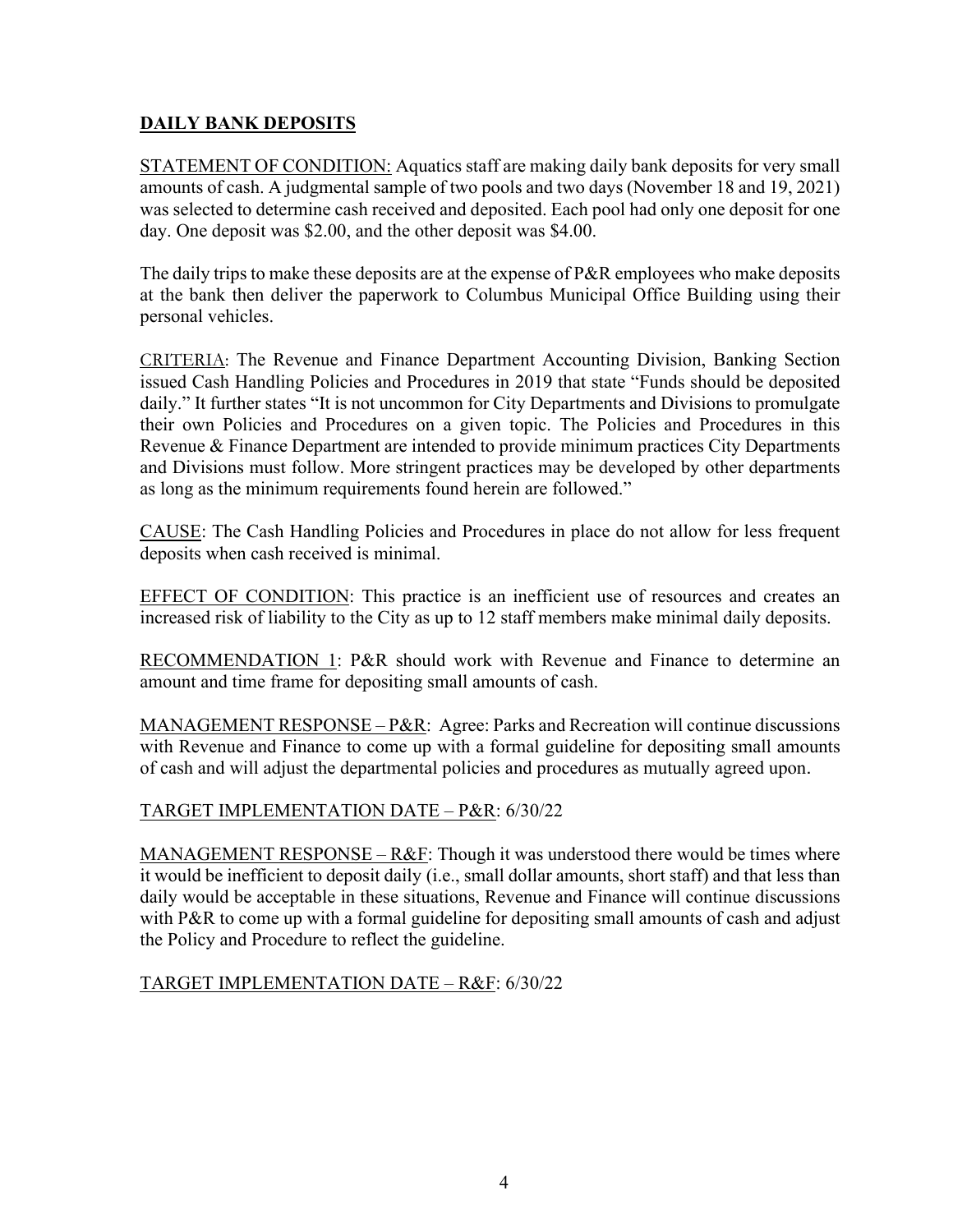# **HEALTH AND SAFETY PROTOCOLS**

STATEMENT OF CONDITION: Site visits were conducted January 4 & 5, 2022, at the six pools, open to the public on those dates, to test compliance with health and safety protocols. Our observations were as follows:

- Three did not have the latest DOH inspection report posted.
- Three did not have current Safety Checklists (open and close logs) completed.
- One did not have the Emergency Action Plan (EAP) posted.

We noted all critical safety equipment was in place and accessible, and water tests were completed three times daily at all pools, exceeding DOH requirements.

CRITERIA: Florida Statute 64E-9.004(8) states "When use of a public swimming pool requires an admission or membership fee, the most recent pool inspection shall be posted in plain view of existing and potential members and patrons."

The P&R Aquatics Operations Manual states "A safety check must be conducted before the facility opens daily, on a regular basis during open hours and prior to closing at the end of the day" and provides Opening and Closing Checklists in Appendices G1 and G2.

Also, the P&R Aquatics Operations Manual states "Each facility will have site-specific emergency procedures posted…Lifeguard blows their whistle three (3) times and/or pushes the air horn activating the EAP." An example of an EAP is included in Appendix E.

CAUSE: There is a lack of evidence that opening and closing procedures are taking place consistently. Staff were unable to find the inspection reports and EAP.

EFFECT OF CONDITION: Making the DOH inspection reports available for public view provides transparency and informs patrons of the condition of the pool. Posting the EAP informs/reminds staff of what to do in an emergency.

RECOMMENDATION 2: Pool staff have in-service training every Friday. The above discrepancies should be a topic of discussion during this training and reemphasized periodically. In addition, the lifeguard in charge could review the weeks' documents and report to management.

MANAGEMENT RESPONSE: Agree. DOH inspection reports were not posted at the sites audited and two of the sites did not have the report on site as in these cases they were sent to the administration office. DOH audits are performed randomly from DOH, from a variety of different inspectors and sent to a variety of different staff members or sites upon completion. On three occasions we have filled out the paperwork with DOH to change the primary contact information for consistency in the delivery of the audits to our department. Additionally, we will be adding a step in our manual and in our in-service trainings compelling staff to contact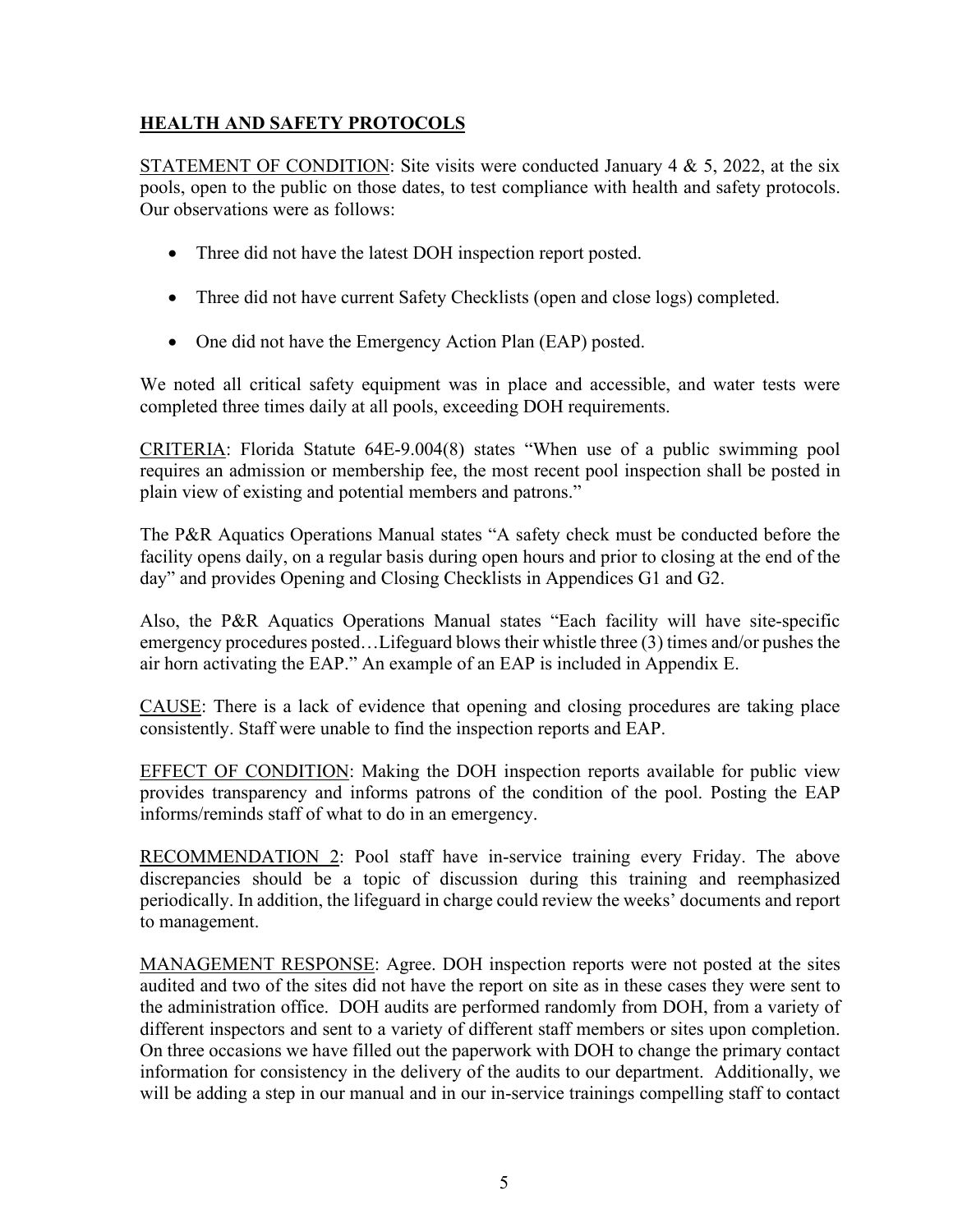the Aquatics Maintenance Supervisor once DOH has made their site visit so they are aware, looking for the follow up report and can follow up with DOH to ensure proper delivery to the pool sites.

Agree. Safety checklists/open and close logs are required per the aquatic's manual and staff will continue to be reminded during in service training as well as supervisory audits.

Agree. Internal Aquatics operation manual requires the EAP to be posted at the site. The EAP was on site in the pool manual but was not posted as internally required.

TARGET IMPLEMENTATION DATE: Implemented promptly upon auditor's inquiry.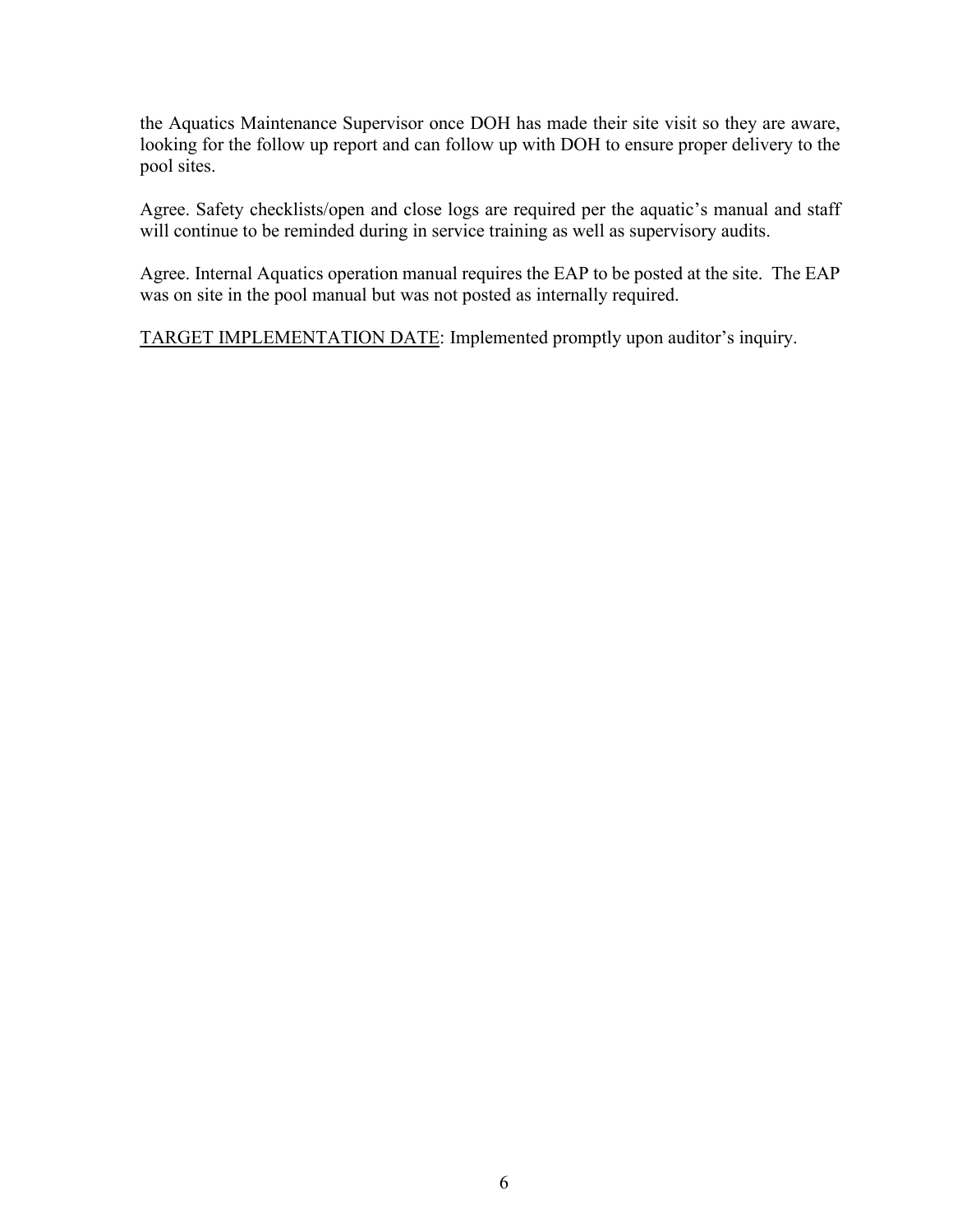## **RISK MANAGEMENT INSPECTION REPORTS**

STATEMENT OF CONDITION: The City's Risk Management Division (Risk Management) performs annual inspections of pool facilities to ensure a safe environment for patrons. Results of the inspections are provided to Aquatics for resolution. In most cases Risk Management includes a due date for corrections but does not follow up with the Aquatics Division to ensure the violations have been addressed when due dates have passed.

For FY 2021 inspections:

- Aquatics did not receive one report; therefore, no responses were provided to Risk Management.
- Aquatics stated they cleared violations for four inspection reports but forgot to send results to Risk Management until December 2021; therefore, responses were not timely.
- Aquatics did not respond to all violations that were listed.
- All violations were rated low priority.

CRITERIA: Violations identified in the inspection reports should be resolved and reported back to the report originator.

CAUSE: There is a process breakdown between P&R Aquatics and Risk Management. Also, the 2021 inspections took place between April and July, which is the busiest time of the year for Aquatics.

EFFECT OF CONDITION: Based on the priority levels established by Risk Management, some of the identified violations would not be considered low priority (such as algae present on pool deck, which can create a slip hazard or swim lane divider tied to lifeguard chair, creating a possible trip hazard). Risk Management performs inspections of pool facilities to identify any type of violation that would be a safety concern for the City. Safety violations create liability issues for the City.

RECOMMENDATION 3: P&R management should work with Risk Management to establish a process where violations identified during the pool inspections are resolved. Risk Management should have a process in place to follow up if P&R does not respond timely.

MANAGEMENT RESPONSE –  $P\&R$ : Agree. Aquatics did not timely confirm and report back to Risk Management that all items on the Risk report were addressed, however, items were addressed upon receipt of the report but did not report back to Risk Management in a timely manner. Parks and Recreation Aquatics leadership has met with Risk Management to collaborate and develop an appropriate preseason time frame for site facility reviews as well as a more appropriate process for follow up.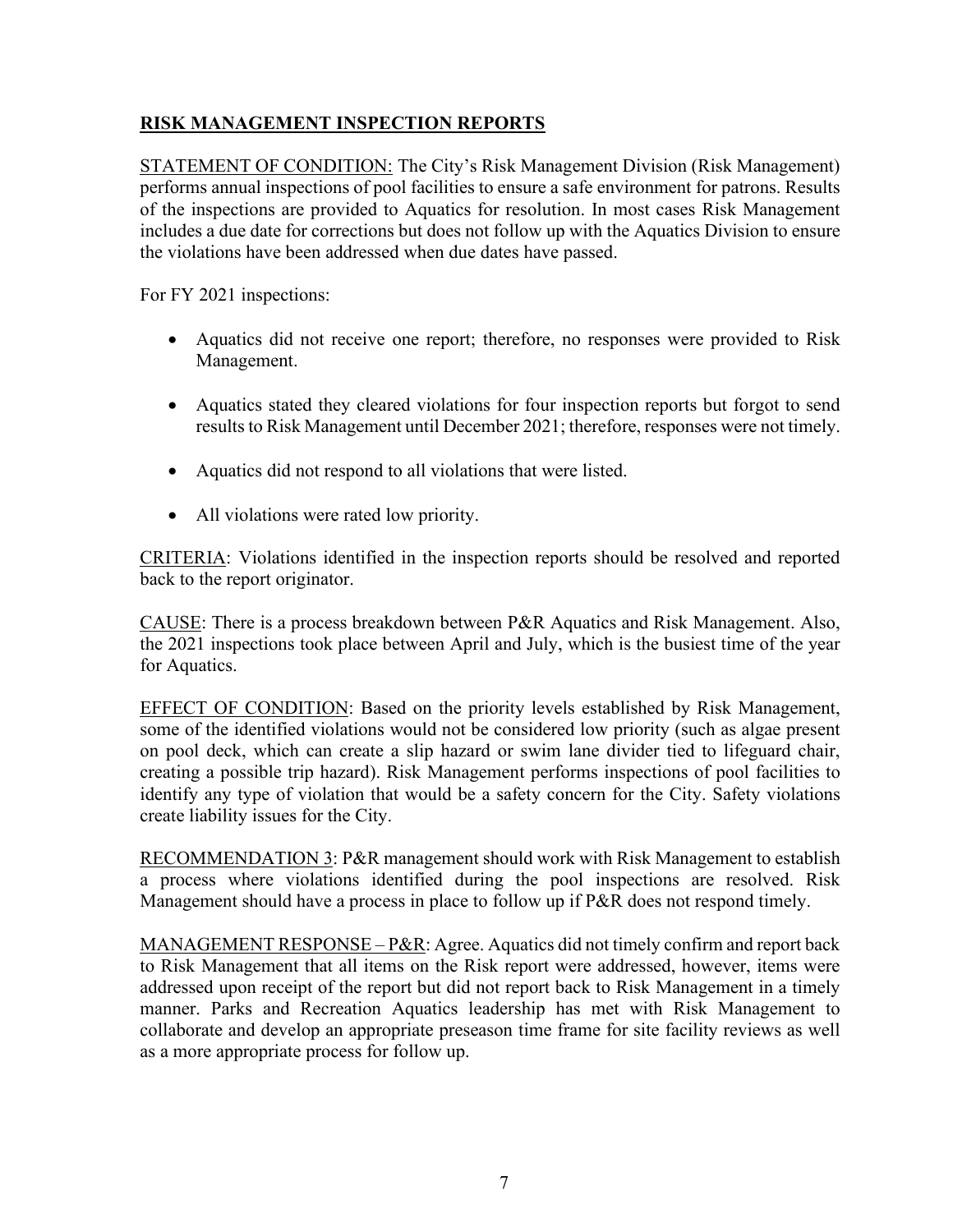TARGET IMPLEMENTATION DATE: Will be implemented with next review cycle in spring of 2022.

MANAGEMENT RESPONSE – RISK MANAGEMENT: Agree. Conditions such as noted above are reviewed following inspections, with priority levels set based on actual conditions and risk at the time. Pool inspections for 2022 are being conducted with Aquatics maintenance personnel to facilitate communication of any hazards and identification of corrective actions. All pool inspections are on-track to be completed by April 30<sup>th</sup>.

TARGET IMPLEMENTATION DATE: 04/30/2022